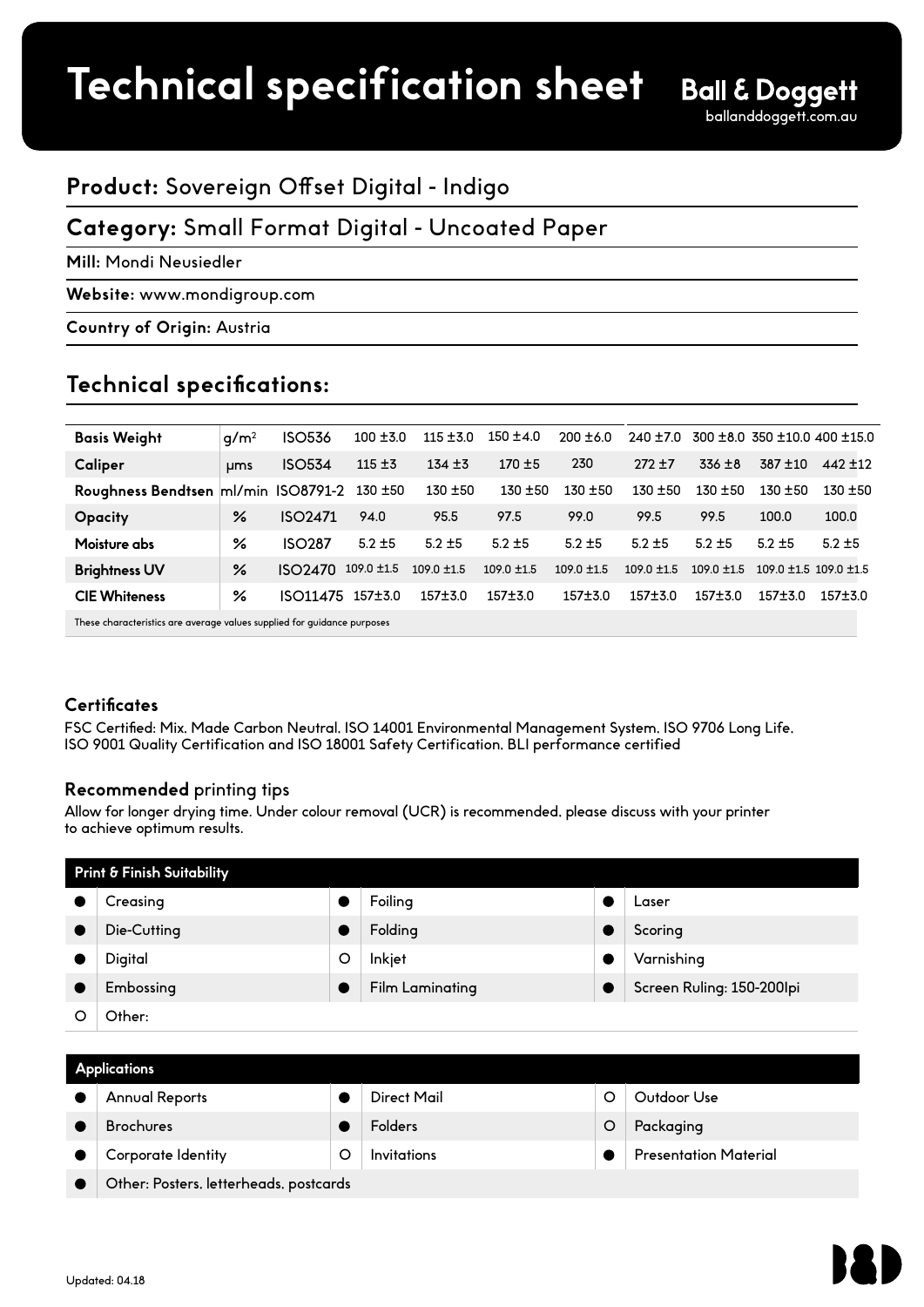# **Product spec sheet Technical specification sheet**

# **Product:** Sovereign Offset Digital

### **Category:** Small Format Digital - Uncoated Paper

**Mill:** Mondi Neusiedler (Austria) **Country of Origin:** Austria

Scope of life cycle assessment (LCA) conducted: Raw material to B&D Warehouses

**LCA study completed by:** ClimatePartner www.climatepartner.com.au

**LCA study offset partner:** ClimatePartner www.climatepartner.com.au

**Standard:** Verified Carbon Standard (VCS)

**Type of carbon credit purchased:** VER's

**Australian National Carbon Offset Standard (NCOS) certified:** NO

# **Technical specifications:**

#### **LCA**

The life cycle assessment delivers a thorough analysis of the greenhouse gas (GHG) emissions relating to the production of Sovereign Offset paper supplied to customers from Ball & Doggett. The assessment considers emissions produced within the agreed scope over an international supply chain and spans from seedling through to Ball & Doggett Fine Paper warehouses nationally. ClimatePartner delivers climate protection solutions to customers all over the world. ClimatePartner is certified by the technical inspection authority (TÜV) as a provider of online based COÇ balancing and COÇ offsetting.

#### **Carbon credit project analysis**

Hydropower emissions reduction project **Key Facts**

**Project location:** Santa Catarina province, Brazil

**Project type:** Renewable Energy - Hydropower: Certified emission reduction project

**Project standard:** Verified Carbon Standard (VCS)

**Total emission reductions:** 251,800kg

annually of CO2 equivalents

**Project start date:** 19th January, 2010

**Project partner:** ClimatePartner

**Verifier:** Bureau Veritas Certification Holding SAS

#### **About the project**

This project is located in the province of Santa Catarina in the south of Brazil. Forming part of the Itajaí Açu River, it ponds a reservoir of 0.15kmÇ and runs two Francis turbines with capacity of 182.3MW. Negative impacts to the environment are avoided by the reservoir being placed in a beneficial topographical area, therefore only requiring a small reservoir to run the plant, in turn eliminating the need to relocate parts of the local population. Support from the local community for the implementation of the project was convincing due to the positive environmental and social effects. By replacing fossil fuels and preventing the reconstruction of fossil fuel power plants, the project annually avoids the emission of 251,800kg.

#### **Benefits**

In addition to reducing greenhouse gas emissions, this project provides valuable benefit to both the environment and local communities. It contributes to sustainable development in the following ways:

- Additional job opportunities associated with construction and operation of power plant
- Improved local infrastructure
- Increased efficiency of electricity sector and contribution to the development of green economy by increasing share of renewable energy production



Congratulations on making an environmentally responsible paper choice. If you would like to include a product attribution on the back of your work, please contact your Ball & Doggett Fine Paper specialist. This logo is available below, the use of this logo is strictly by approval only. Please contact our marketing department on 03 8470 2244.